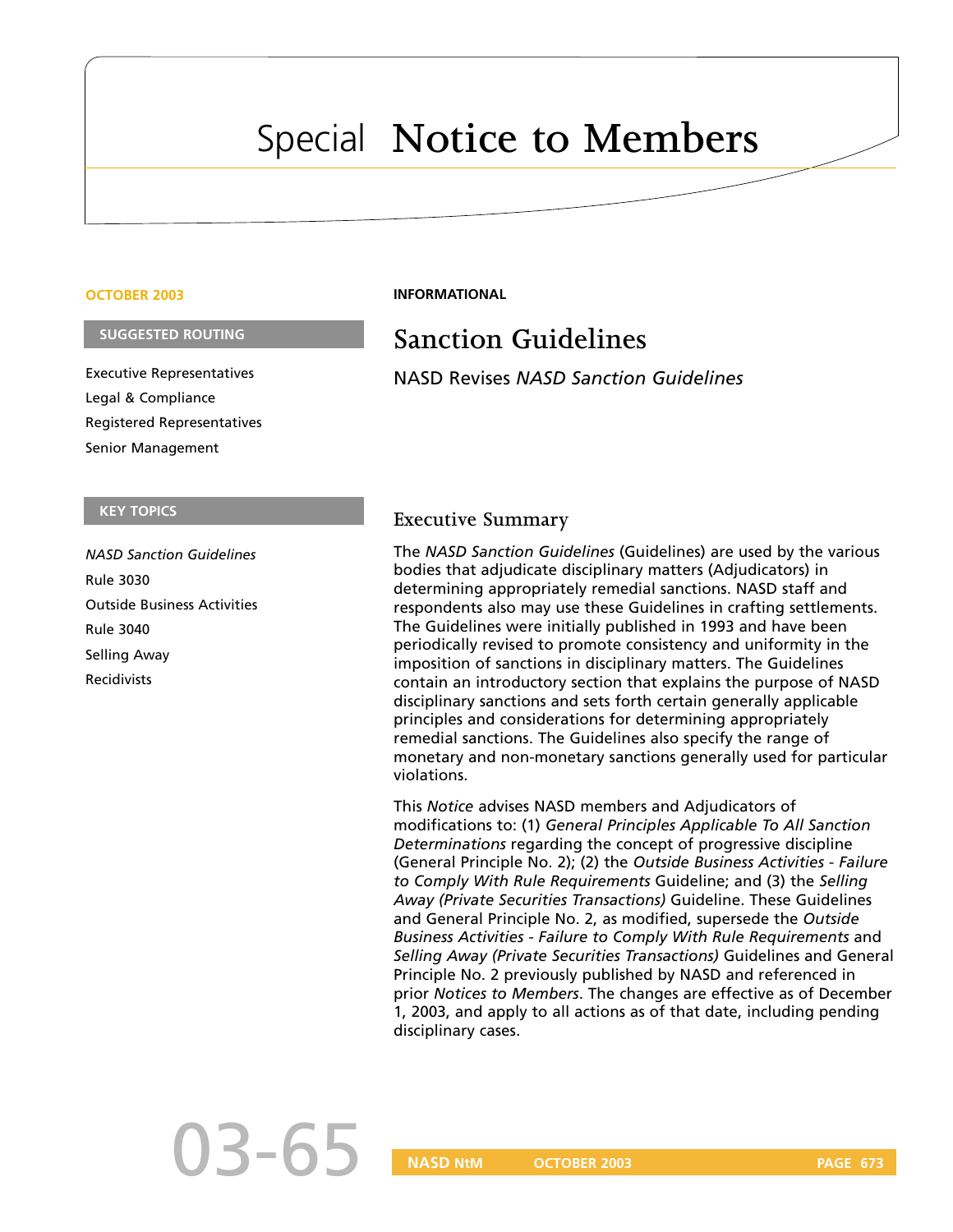These Guidelines and General Principle No. 2, as modified, may be read in their entirety in Attachment A to this *Notice*. The revised Guidelines and General Principle No. 2 also will be available on the NASD Web Site (*www.nasdr.com*).

#### **Questions/Further Information**

Questions concerning this *Notice* may be directed to the Office of General Counsel, Regulatory Policy and Oversight, at (202) 728-8071.

#### **Discussion**

#### **General Principle No. 2**

The Guidelines advise that *General Principles Applicable to All Sanction Determinations* should be considered in connection with the imposition of sanctions in all cases. General Principle No. 2 addresses the concept of deterring future misconduct by imposing progressively escalating sanctions on respondents who have engaged in past misconduct. Although registered persons with significant histories of disciplinary events constitute a small minority of industry participants, the potential negative impact of these few individuals on public investors may be significant.

The changes to General Principle No. 2 reaffirm for Adjudicators that sanctions for recidivists should be more severe. General Principle No. 2 now clarifies, however, that more severe sanctions for recidivists need not remain within the range recommended in a particular guideline but can increase to a level beyond those recommended in a guideline. General Principle No. 2 also advises Adjudicators that progressively escalating sanctions for recidivists can include barring registered persons and expelling firms. Moreover, General Principle No. 2 advises Adjudicators always to consider a respondent's disciplinary history in determining sanctions.

#### **Outside Business Activities - Failure To Comply With Rule Requirements (NASD Conduct Rules 2110 and 3030)**

Rule 3030 requires registered persons to give their employer member firms prompt written notice of any business activity, other than a passive investment, that is outside the scope of their relationship with their firms. Private securities transactions are not covered by from this requirement and, instead, are subject to the requirements of Rule 3040.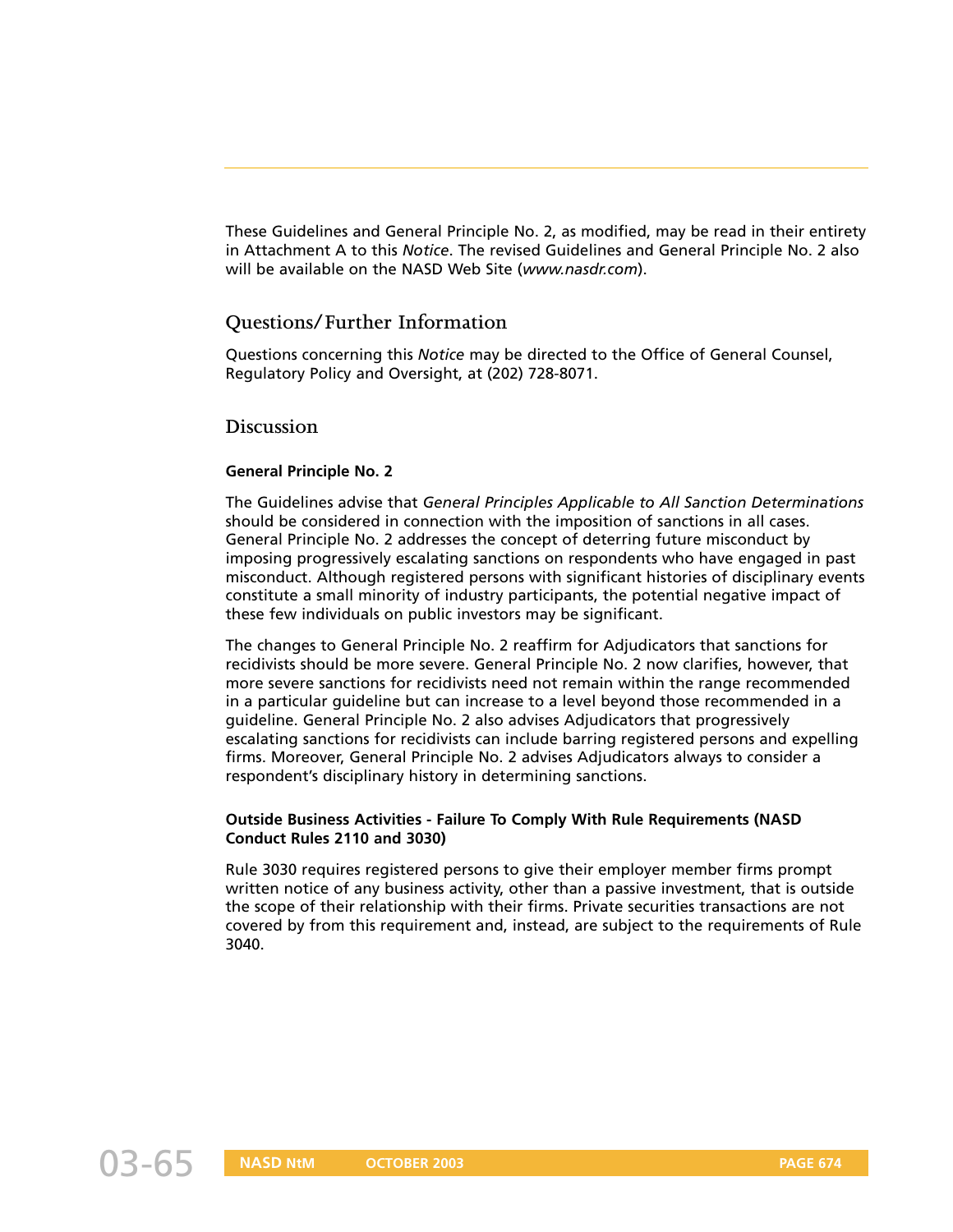NASD has modified the principal considerations in the *Outside Business Activities* Guideline to emphasize to Adjudicators the importance of determining whether:

- the outside activity involved customers of the firm;
- the registered person's marketing and sale of the product or service could have created the impression that the employing member firm had approved the product or service;
- ➧ the registered person misled his or her employer member firm about the existence of the outside activity or otherwise concealed the activity from the firm; and
- the outside business activity caused injury to customers of the firm.

The Guideline recommends that Adjudicators consider suspensions for up to 30 days in cases where the outside business activities do not involve aggravating conduct and suspensions of up to one year where there is aggravating conduct. In egregious cases, the Guideline recommends considering a longer suspension or a bar. Adjudicators should also consider other factors as described in the *Principal Considerations* for the *Outside Business Activities* Guideline and the *General Principles Applicable to All Guidelines*.

#### **Selling Away (Private Securities Transactions) (NASD Conduct Rules 2110 and 3040)**

Rule 3040 sets forth the reporting requirements for registered persons who wish to participate in any manner in a private securities transaction (*i.e.*, sell securities away from their firm). NASD has modified the *Selling Away* Guideline to give firms and Adjudicators guidance on the methodology to be used in determining sanctions and the factors that will be considered in determining the seriousness of the violation when the associated person has been found to have failed to comply with the requirements of Rule 3040.

The Guideline advises Adjudicators that the first step is to assess the extent of the selling away, including the dollar amount of sales, the number of customers, and the length of time over which the selling away occurred. Following this assessment, Adjudicators are advised to consider other factors as described in the *Principal Considerations* for the *Selling Away* Guideline and the *General Principles Applicable to All Guidelines*. The Guideline reminds Adjudicators that the presence of one or more mitigating or aggravating factors may either raise or lower sanctions.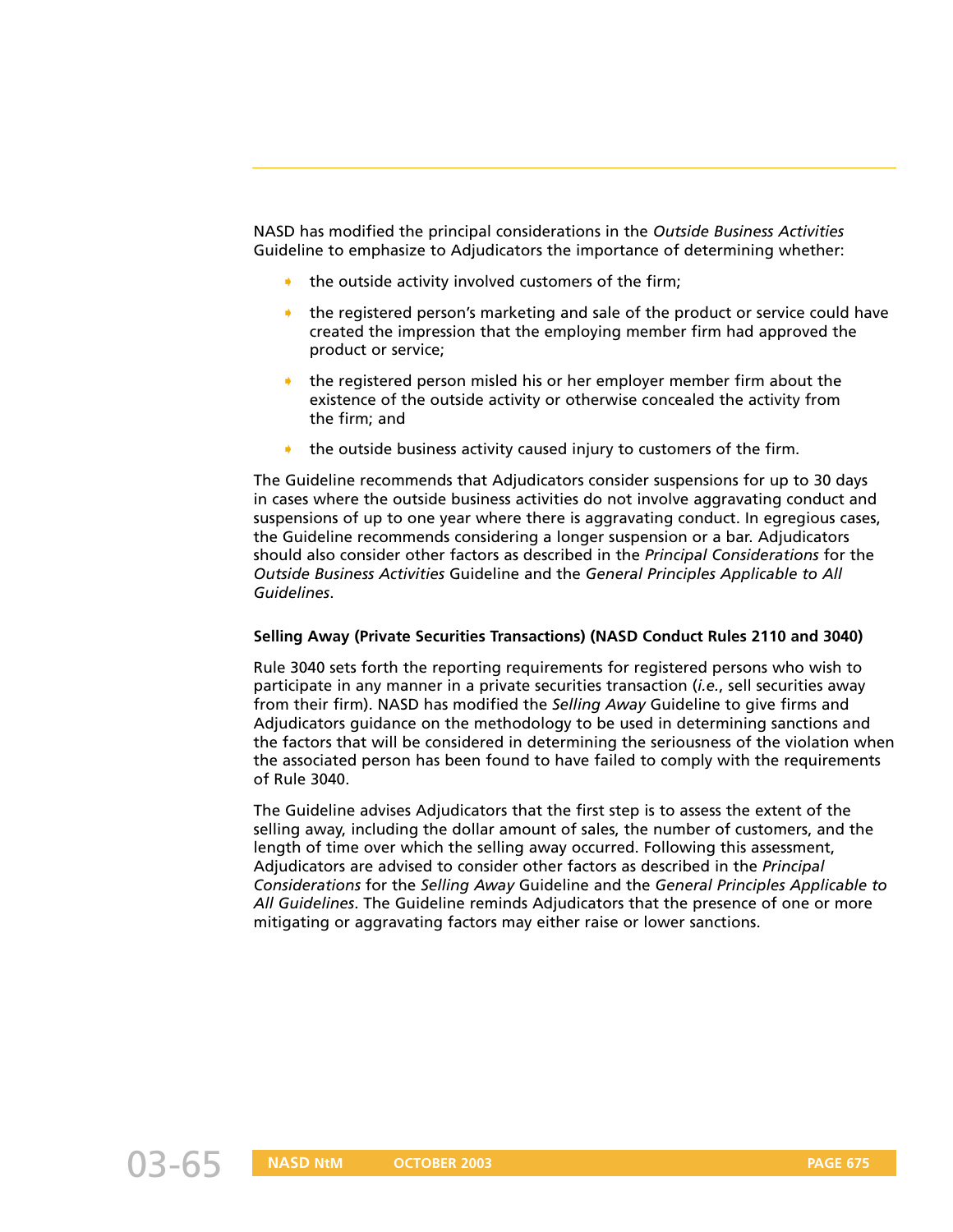With slight modifications, the five *Principal Considerations* in the previous Guideline have been kept in the revised *Selling Away* Guideline. To help Adjudicators determine appropriate sanctions, the revised Guideline adds eight new *Principal Considerations*. These include:

- ➧ a quantitative analysis of the dollar volume of sales, the number of customers, and the length of time over which the selling away activity occurred;
- whether the product sold away has been found to involve a violation of federal or state securities laws or federal, state or SRO rules;
- whether the selling away resulted in injury to the investing public;
- the extent of the respondent's involvement in the selling away, *i.e.*, whether the respondent referred customers or sold the product directly to customers and whether the respondent recruited other registered individuals to sell the product; and
- whether the respondent misled his or her employer about the existence of the selling away activity or otherwise concealed the selling away activity from the firm.

#### **Effective Date**

These Guidelines and General Principle No. 2, as modified, supersede the *Selling Away* and *Outside Business Activities* Guidelines and General Principle No. 2 published by NASD in 2002 and referenced in prior NASD *Notices to Members*. The changes are effective as of December 1, 2003, and apply to all actions as of that date, including pending disciplinary cases.

©2003. NASD. All rights reserved. *Notices to Members* attempt to present information to readers in a format that is easily understandable. However, please be aware that, in case of any misunderstanding, the rule language prevails.

03-65 **NASD NtM OCTOBER 2003 PAGE 676**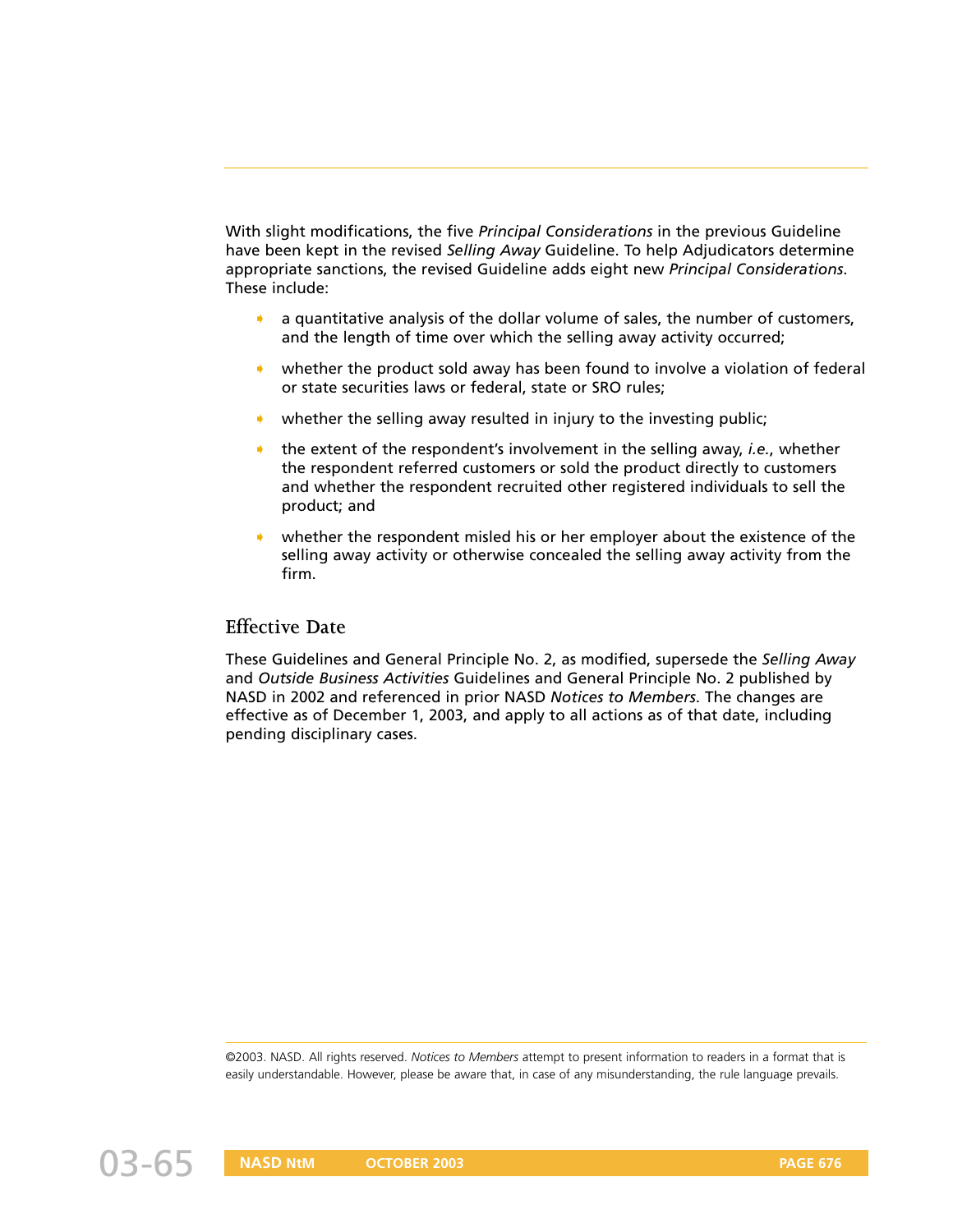## NASD Sanction Guildlines

## 1. Activity Away From Associated Person's Member Firm

## **Outside Business Activities—Failure To Comply With Rule Requirements**

#### **NASD Conduct Rules 2110 And 3030**

| <b>Principal Considerations in Determining</b><br><b>Sanctions</b> |                                                                                                                                                                                             | <b>Monetary Sanction</b>         | <b>Suspension, Bar or Other Sanction</b>                                                                                                     |
|--------------------------------------------------------------------|---------------------------------------------------------------------------------------------------------------------------------------------------------------------------------------------|----------------------------------|----------------------------------------------------------------------------------------------------------------------------------------------|
|                                                                    | See Principal Considerations in<br><b>Introductory Section</b>                                                                                                                              |                                  |                                                                                                                                              |
|                                                                    | 1. Whether the outside activity involved<br>customers of the firm.                                                                                                                          | Fine of \$2,500 to<br>\$50,000.1 | When the outside business activities<br>do not involve aggravating conduct,<br>consider suspending respondent for up<br>to 30 business days. |
|                                                                    | 2. Whether the outside activity resulted<br>directly or indirectly in injury to<br>customers of the firm and, if so, the<br>nature and extent of the injury.                                |                                  |                                                                                                                                              |
|                                                                    |                                                                                                                                                                                             |                                  | When the outside business activities<br>involve aggravating conduct, consider a                                                              |
| 3.                                                                 | The duration of the outside activity,<br>the number of customers, and the<br>dollar volume of sales.                                                                                        |                                  | longer suspension of up to one year.                                                                                                         |
|                                                                    |                                                                                                                                                                                             |                                  | In egregious cases, including those<br>involving a substantial volume of activity                                                            |
|                                                                    | 4. Whether the respondent's marketing<br>and sale of the product or service<br>could have created the impression<br>that the employer (member firm) had<br>approved the product or service. |                                  | or significant injury to customers of the<br>firm, consider a longer suspension or a<br>bar.                                                 |
|                                                                    | 5. Whether the respondent misled his<br>or her employer member firm about<br>the existence of the outside activity<br>or otherwise concealed the activity<br>from the firm.                 |                                  |                                                                                                                                              |

1 As set forth in General Principle No. 6, Adjudicators may increase the recommended fine amount by adding the amount of a respondent's financial benefit.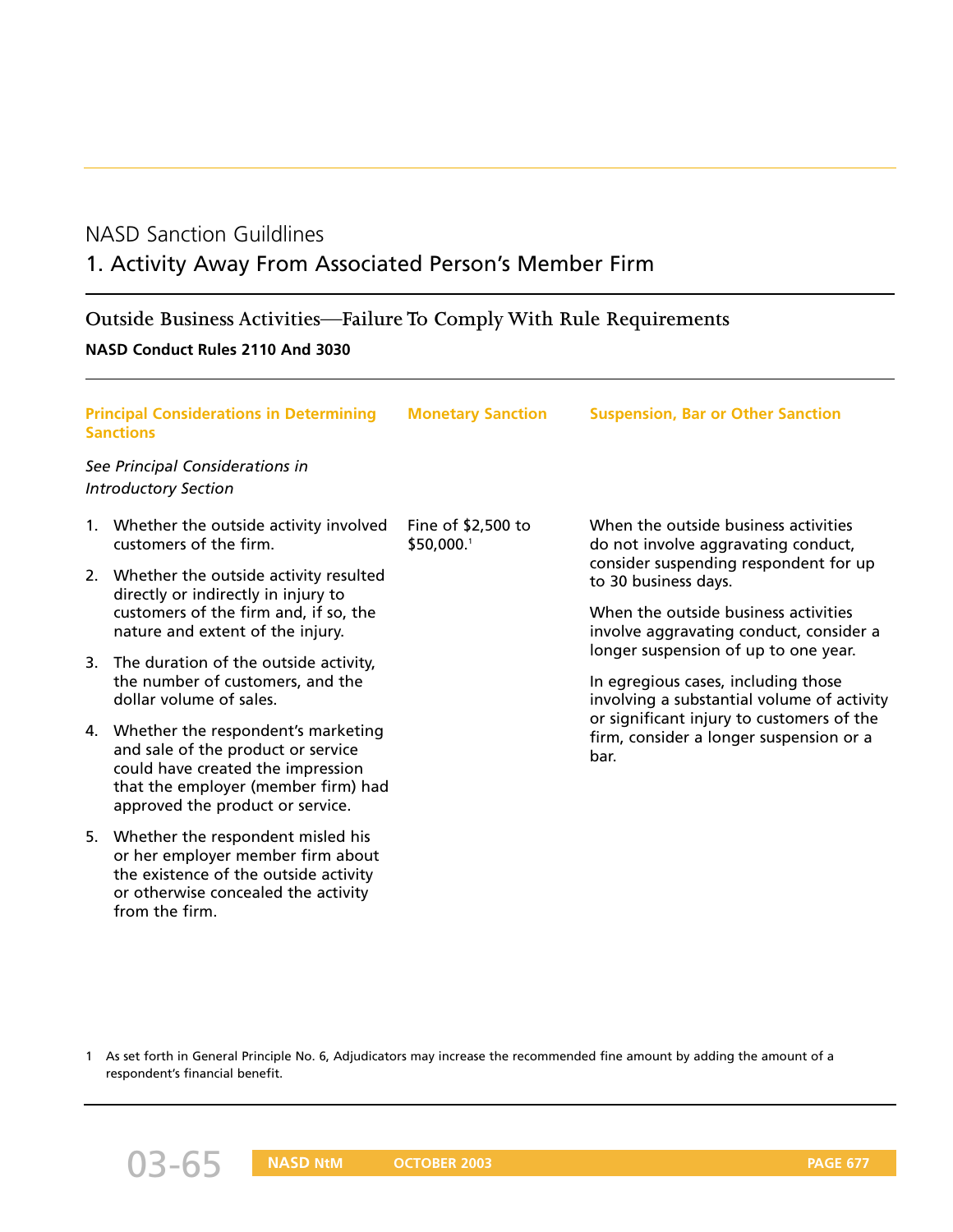## **Selling Away (Private Securities Transactions)**

#### **NASD Conduct Rules 2110 And 3040**

| <b>Principal Considerations in Determining</b><br><b>Sanctions</b> |                                                                                                                                                                                                                                                                                                                                                     | <b>Monetary Sanction</b>         | <b>Suspension, Bar or Other Sanction</b>                                                                                                                                                                                                                                                                                                   |
|--------------------------------------------------------------------|-----------------------------------------------------------------------------------------------------------------------------------------------------------------------------------------------------------------------------------------------------------------------------------------------------------------------------------------------------|----------------------------------|--------------------------------------------------------------------------------------------------------------------------------------------------------------------------------------------------------------------------------------------------------------------------------------------------------------------------------------------|
| See Principal Considerations in<br><b>Introductory Section</b>     |                                                                                                                                                                                                                                                                                                                                                     | <b>Associated Person</b>         | <b>Associated Person</b>                                                                                                                                                                                                                                                                                                                   |
| 1.<br>2.                                                           | The dollar volume of sales.<br>The number of customers.                                                                                                                                                                                                                                                                                             | Fine of \$5,000 to<br>\$50,000.1 | The first step in determining sanctions is<br>to assess the extent of the selling away,<br>including the dollar amount of sales, the<br>number of customers, and the length of<br>time over which the selling away<br>occurred. Adjudicators should consider<br>the following range of sanctions based<br>on the dollar amount of sales:   |
| 3.                                                                 | The length of time over which the<br>selling away activity occurred.<br>4. Whether the product sold away has<br>been found to involve a violation of<br>federal or state securities laws or                                                                                                                                                         |                                  |                                                                                                                                                                                                                                                                                                                                            |
| 5.                                                                 | federal, state or SRO rules.<br>Whether the respondent had a<br>proprietary or beneficial interest in,<br>or was otherwise affiliated with, the<br>selling enterprise or issuer and, if so,<br>whether respondent disclosed this<br>information to his or her customers.                                                                            |                                  | Up to \$100,000 in sales: 10 business<br>days to 3 months<br>\$100,000 to \$500,000: 3 to 6 months<br>٠<br>\$500,000 to \$1,000,000: 6 to 12<br>۰<br>months<br>Over \$1,000,000: 12 months to a bar<br>٠                                                                                                                                   |
| 6.                                                                 | Whether respondent attempted to<br>create the impression that his or her<br>employer (member firm) sanctioned<br>the activity, for example, by using the<br>employer's premises, facilities, name,<br>and/or goodwill for the selling away<br>activity or by selling a product similar<br>to the products that the employer<br>(member firm) sells. |                                  | Following this assessment, Adjudicators<br>should consider other factors as<br>described in the Principal Considerations<br>for this Guideline and the General<br>Principles applicable to all Guidelines.<br>The presence of one or more mitigating<br>or aggravating factors may either raise<br>or lower the above-described sanctions. |
|                                                                    | 7. Whether the respondent's selling<br>away activity resulted, either directly<br>or indirectly, in injury to the investing<br>public and, if so, the nature and<br>extent of the injury.                                                                                                                                                           |                                  |                                                                                                                                                                                                                                                                                                                                            |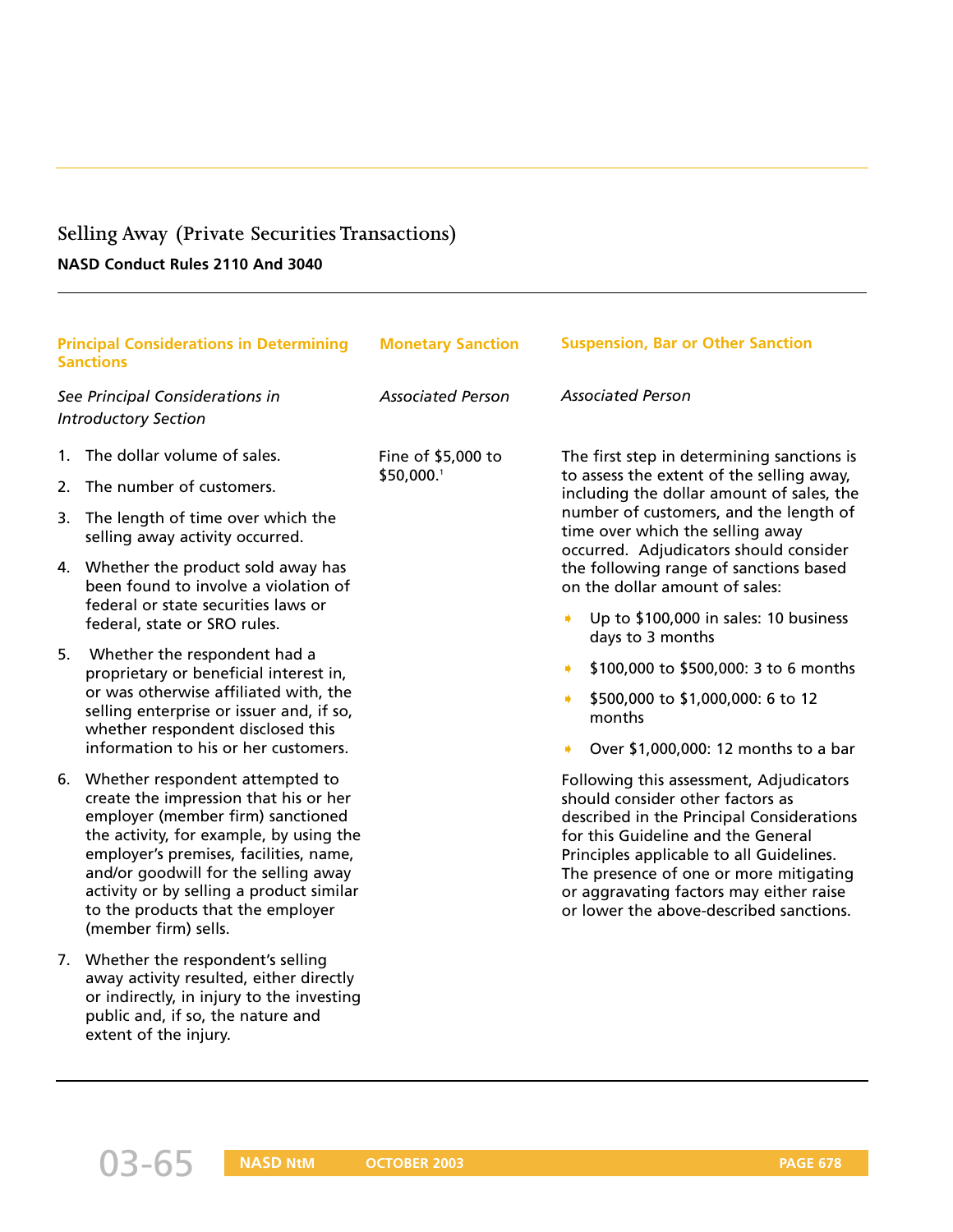| <b>Principal Considerations in Determining</b><br><b>Sanctions</b> |                                                                                                                                                                                                          | <b>Monetary Sanction</b>                                                                                                                                                                                                 | <b>Suspension, Bar or Other Sanction</b>                                                                                                                                                                                                                                              |
|--------------------------------------------------------------------|----------------------------------------------------------------------------------------------------------------------------------------------------------------------------------------------------------|--------------------------------------------------------------------------------------------------------------------------------------------------------------------------------------------------------------------------|---------------------------------------------------------------------------------------------------------------------------------------------------------------------------------------------------------------------------------------------------------------------------------------|
| See Principal Considerations in<br><b>Introductory Section</b>     |                                                                                                                                                                                                          | <b>Member Firm</b>                                                                                                                                                                                                       | <b>Member Firm</b>                                                                                                                                                                                                                                                                    |
| 8.                                                                 | Whether respondent sold away to<br>customers of his or her employer<br>(member firm).                                                                                                                    | Where member firm<br>receives written<br>notice of a private<br>securities transaction,<br>but fails to provide<br>written notice of<br>approval, disapproval,<br>or acknowledgment,<br>fine of \$2,500 to<br>\$10,000.2 | Where member firm receives<br>written notice of a private securities<br>transaction, but fails to provide written<br>notice of approval, disapproval, or<br>acknowledgment, consider suspending<br>responsible supervisory personnel in any<br>or all capacities for up to two years. |
| 9.                                                                 | Whether respondent provided his or<br>her employer firm with verbal notice<br>of the details of the proposed<br>transaction and, if so, the firm's<br>verbal or written response, if any.                |                                                                                                                                                                                                                          |                                                                                                                                                                                                                                                                                       |
|                                                                    | 10. Whether respondent sold away after<br>being instructed by his or her firm<br>not to sell the type of the product<br>involved or to discontinue selling the<br>specific product involved in the case. |                                                                                                                                                                                                                          |                                                                                                                                                                                                                                                                                       |
|                                                                    | 11. Whether respondent participated in<br>the sale by referring customers or<br>selling the product directly to<br>customers.                                                                            |                                                                                                                                                                                                                          |                                                                                                                                                                                                                                                                                       |
|                                                                    | 12. Whether respondent recruited other<br>registered individuals to sell the<br>product.                                                                                                                 |                                                                                                                                                                                                                          |                                                                                                                                                                                                                                                                                       |
|                                                                    | 13. Whether respondent misled his or<br>her employer (member firm) about<br>the existence of the selling away<br>activity or otherwise concealed the<br>selling away activity from the firm.             |                                                                                                                                                                                                                          |                                                                                                                                                                                                                                                                                       |

<sup>1</sup> As provided for in General Principle No. 6, Adjudicators should increase the recommended fine amount by adding the amount of a respondent's financial benefit.

<sup>2</sup> If the allegations involve a member's failure to supervise the selling away activity, then Adjudicators should also consider the Supervision-Failure To Supervise guideline.